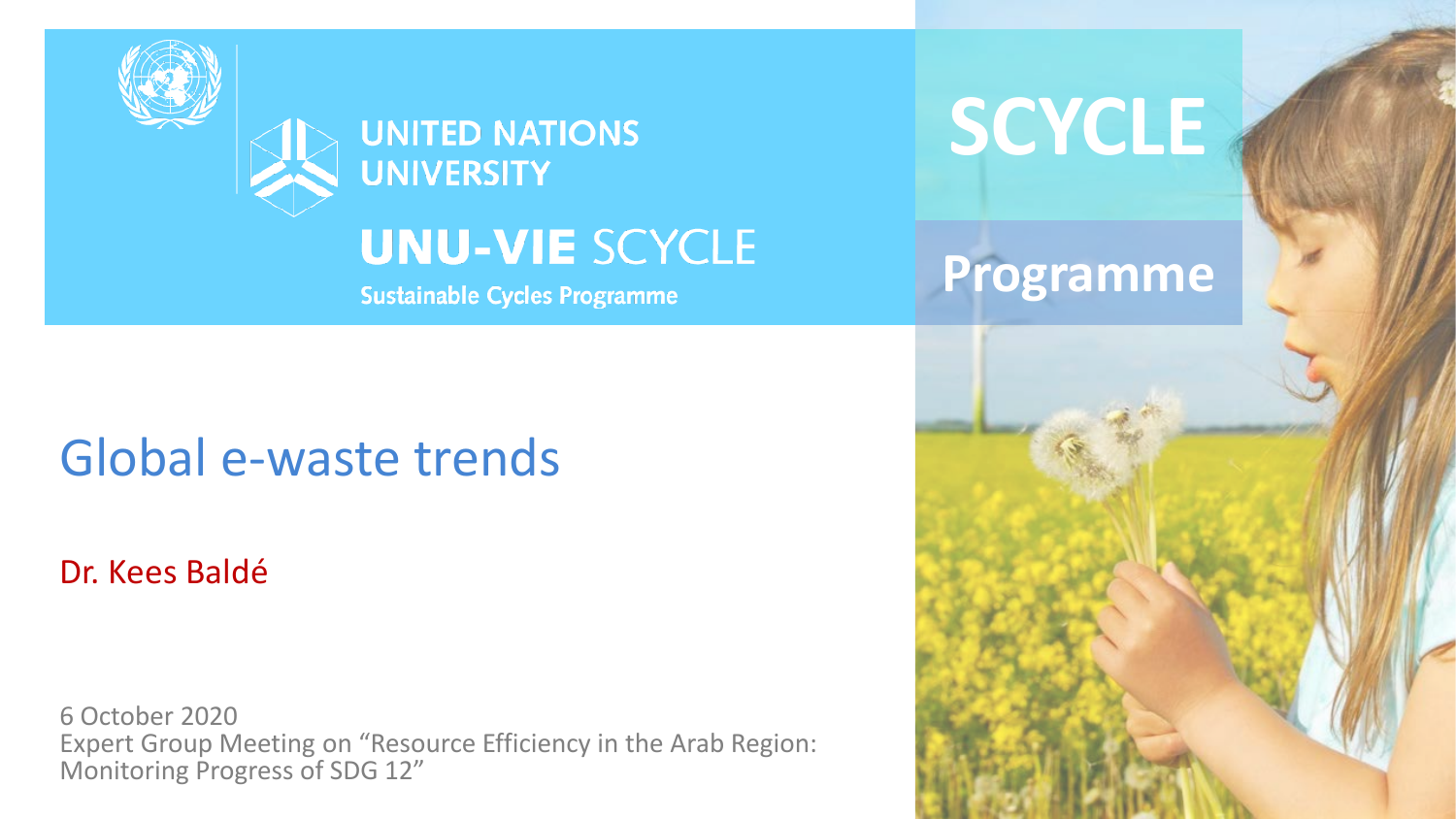**E-products** Improving quality of life

**Challenges** Sustainable consumption and production Waste Management

**Need materials for:** Clean Energy Transition Smart Cities

**E-waste in SDGS** SDG 12.4.2 Hazardous Waste (includes e-waste)

SDG 12.5.1 National Recycling Rate (includes e-waste)

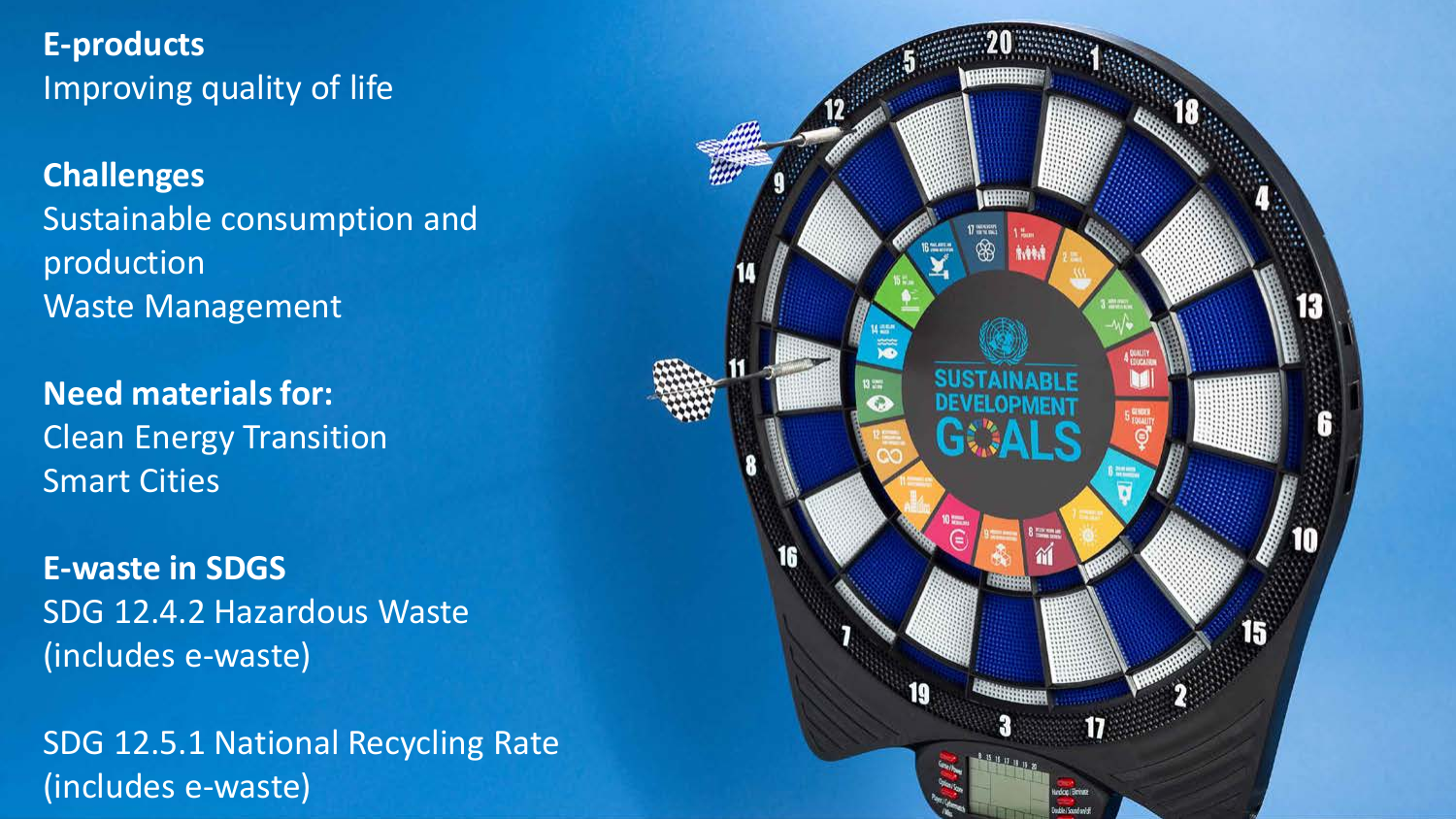### **E-waste Generation**

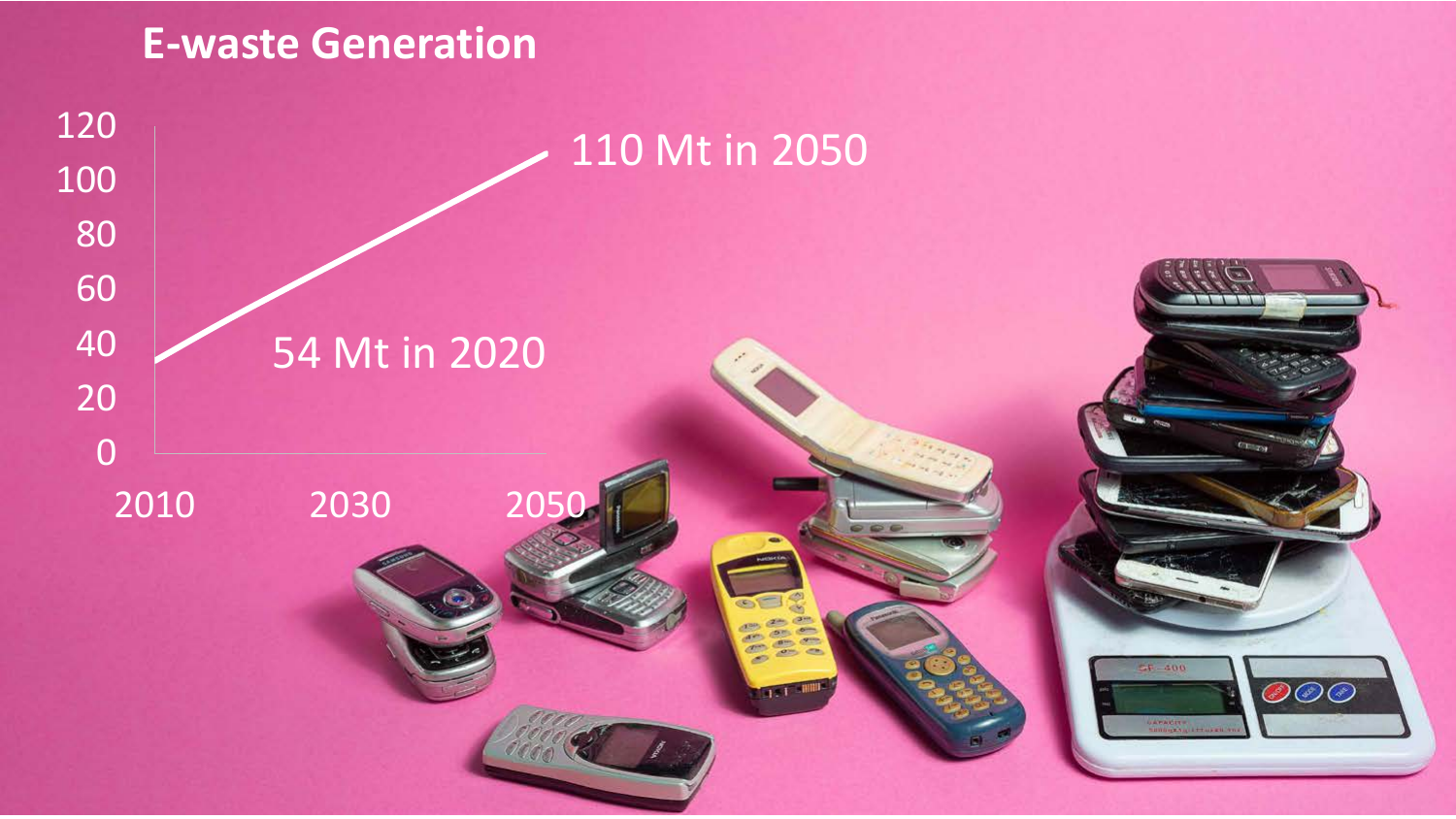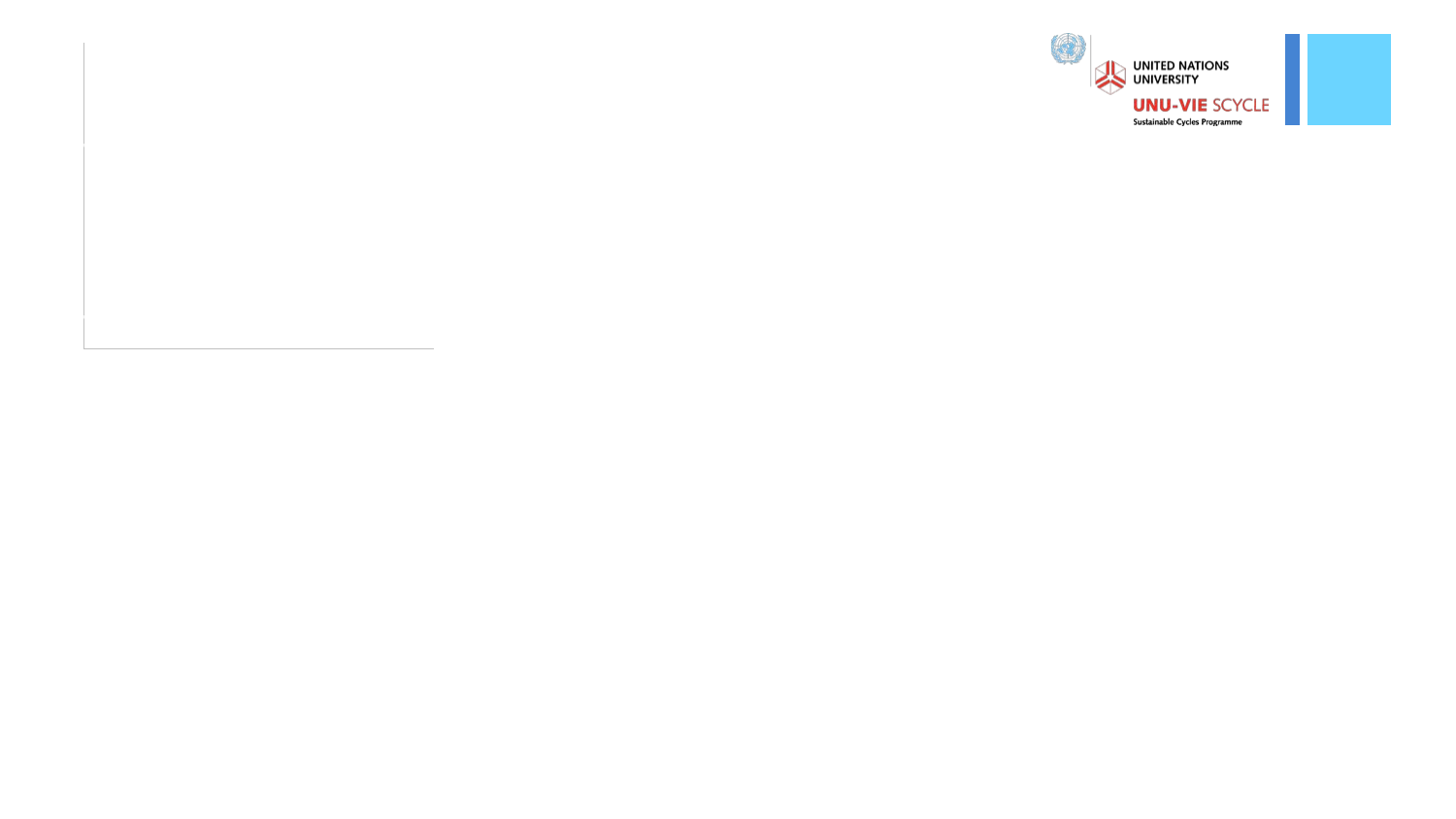## **Global Collection Rate of WEEE** 2019: 17%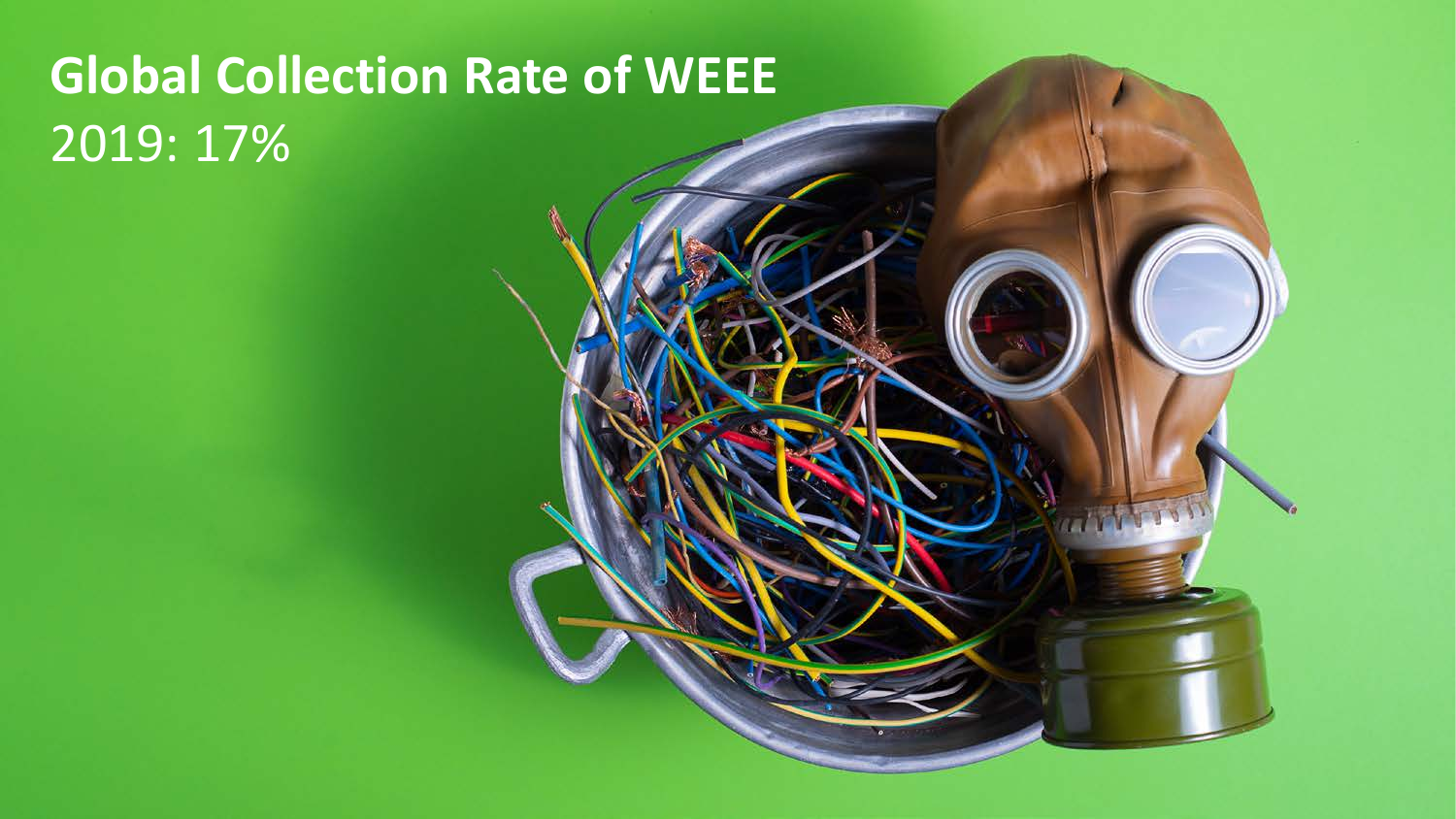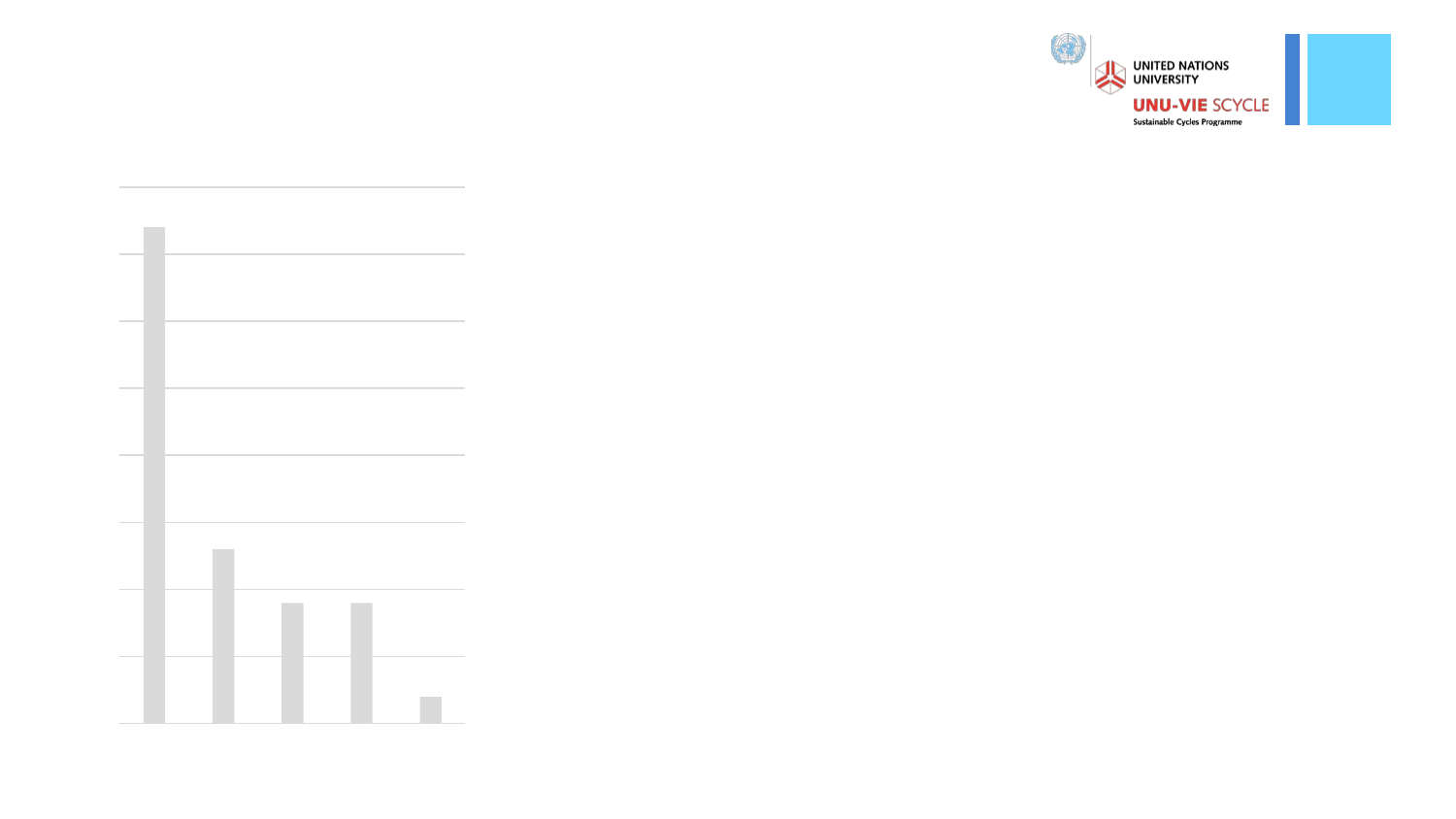Raw Material Value: 57 billion USD 50 t of Mercury 71 kt brominated flame retardants plastics 100 Mt CO2-eq emissions from untreated refrigerants

|                                              | kt                                                                 | mill.USD                                                   |                                              | kt                                                           | mill.USD                                 |  |
|----------------------------------------------|--------------------------------------------------------------------|------------------------------------------------------------|----------------------------------------------|--------------------------------------------------------------|------------------------------------------|--|
| Ag<br>Al<br>Au<br>Bi<br>Co<br>cu<br>Fe<br>Ge | 12<br>3046<br>0.2<br>0 <sup>1</sup><br>13<br>1808<br>20466<br>0.01 | 579<br>6062<br>9481<br>1.3<br>1036<br>10960<br>24645<br>04 | In<br>Ir<br>Os<br>Pd<br>Pt<br>Rh<br>Ru<br>Sb | 0.2<br>0.001<br>0.01<br>0 I<br>0.002<br>0.01<br>0.0003<br>76 | 17<br>5<br>108<br>3532<br>71<br>320<br>3 |  |

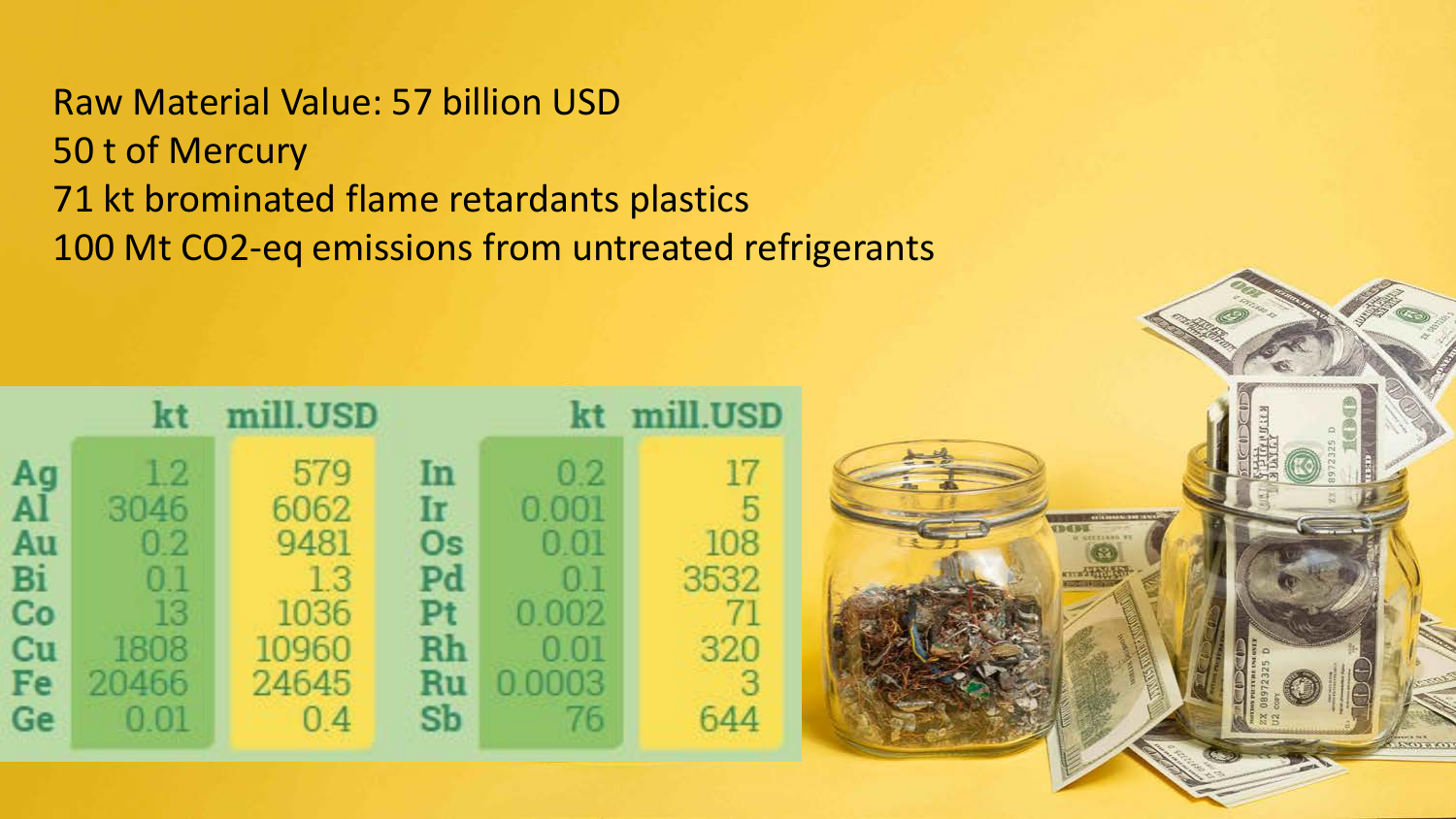### **E-waste Generation Arab Region (kg/inhabitant)**



### **2.8 Mt in 2020**

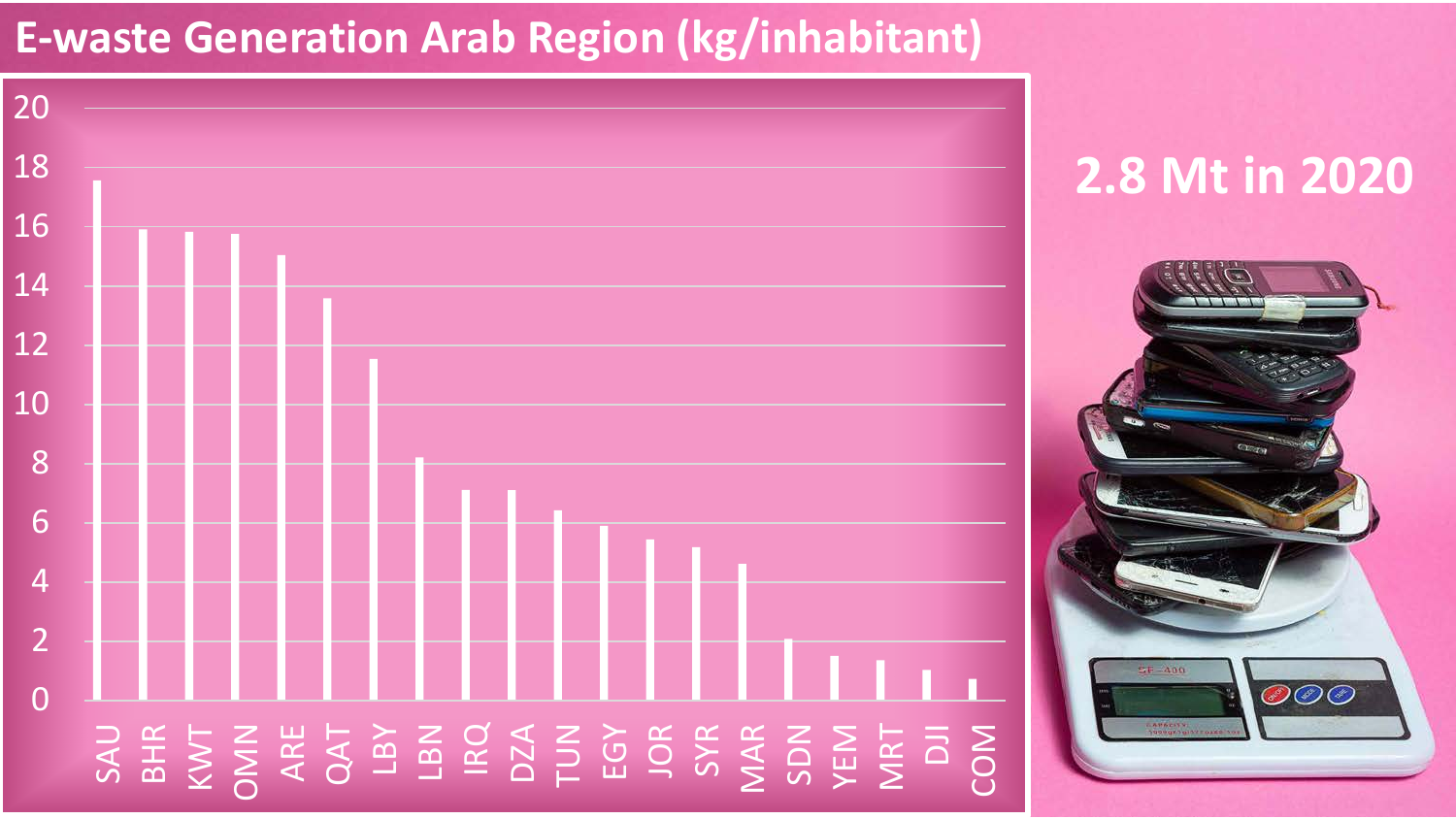#### **Arab States Project**

- Implemented by United Nations University and ITU

#### **Goals**

- Map statistics and e-waste policies
- Build capacity with statistics

#### **How**

- Statistical Tools
- Workshop Tunis December 2019
- **Questionnaire**

#### **Data gaps statistics**

- Lebanon, Jordan, and UAE working with UNU e-waste tools
- Other countries still challenging to get data for
	- E-waste generation
	- E-waste collection and recycling
	- Import and export of e-waste